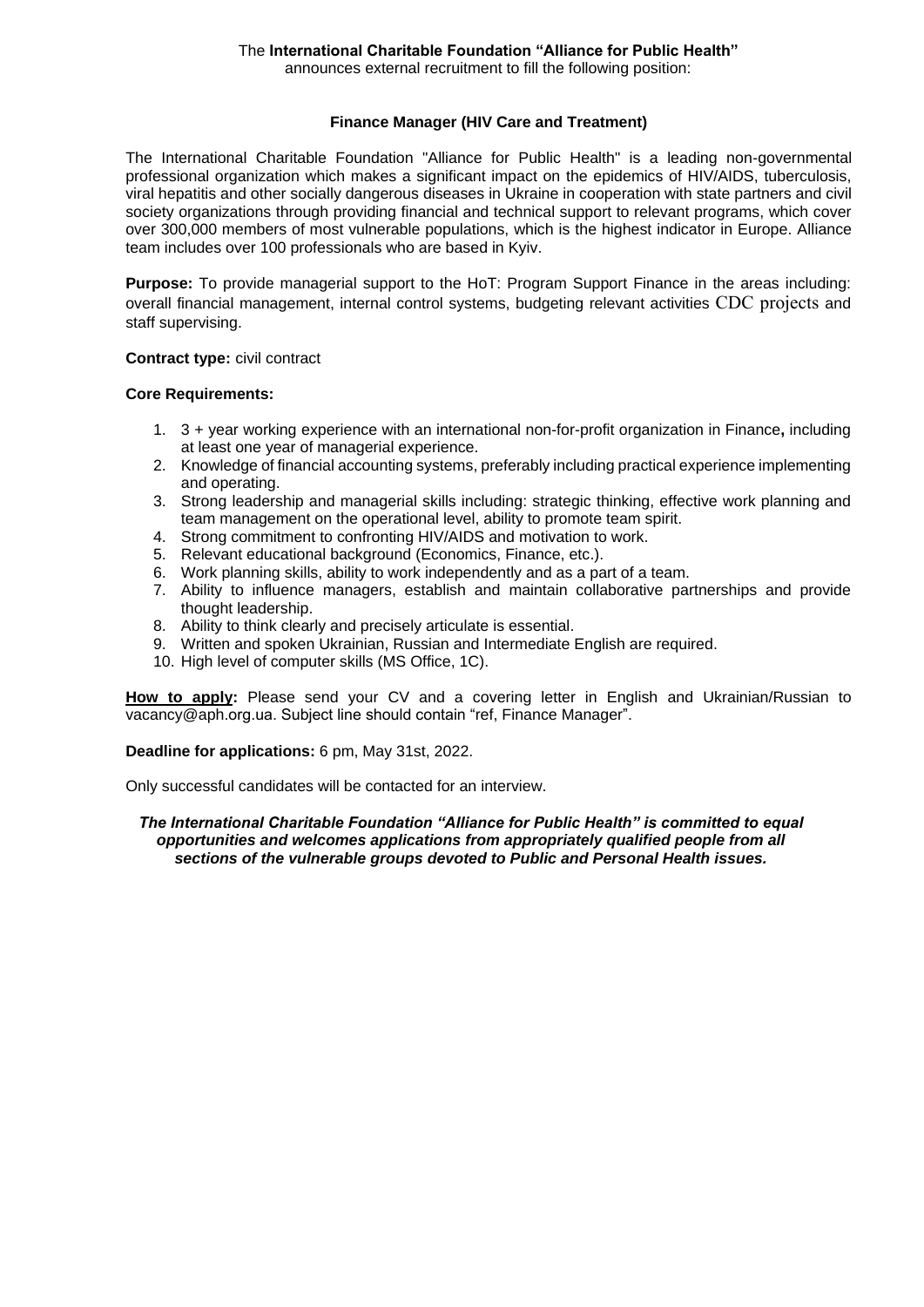**Job Title:** Finance Manager **Department:** Finance & Administration **Team:** Program Support Finance **Contract type:** civil contract

**PURPOSE:** To provide managerial support to the HoT: Program Support Finance in the areas including: overall financial management, internal control systems, budgeting relevant activities CDC projects and staff supervising.

# **REQUIREMENTS:**

- 1. 3 + year working experience with an international non-for-profit organization in Finance, including at least one year of managerial experience.
- 2. Knowledge of financial accounting systems, preferably including practical experience implementing and operating.
- 3. Strong leadership and managerial skills including: strategic thinking, effective work planning and team management on the operational level, ability to promote team spirit.
- 4. Strong commitment to confronting HIV/AIDS and motivation to work.
- 5. Relevant educational background (Economics, Finance, etc.).
- 6. Work planning skills, ability to work independently and as a part of a team.
- 7. Ability to influence managers, establish and maintain collaborative partnerships and provide thought leadership.
- 8. Ability to think clearly and precisely articulate is essential.
- 9. Written and spoken Ukrainian, Russian and Intermediate English are required.
- 10. High level of computer skills (MS Office, 1C).

# **RESPONSIBILITIES:**

- 11. Support Head of Team in training and managing of PSF Officers who accompany CDC program activities in all financial aspects.
- 12. Support PSF Officers and CDC program staff in planning their projects activities and ensure that no funding or implementation gaps occur, ensure timely financial review, monitoring and support of projects.
- 13. Work with the Programs CDC Team to design budgets and reporting forms that reflect programmatic goals and include donor restrictions.
- 14. Provide ad hoc advice to program staff on issues related to financial control.
- 15. Regularly review and provide recommendations on the current structure, procedures, systems and the capacity of the PSF unit.
- 16. Manage the process of review and signing financial documents.
- 17. Monitor spending under CDC programs to ensure compliance with donor regulations.
- 18. Continuously improve professional and personal skills relevant to the job through self-training and development as well as corporate training courses.
- 19. Undertake other duties as required.

# **AUTHORITIES**

#### **Functional Authorities:**

Leading in preparing methodical materials for financial workshops, presentations, meetings.

# **Budget Authority:**

NO

# **HAS A SAY IN**

Development of budget forms for sub-recipients and control of their fulfillment

**SUPERVISION OF STAFF:** 2 direct reports